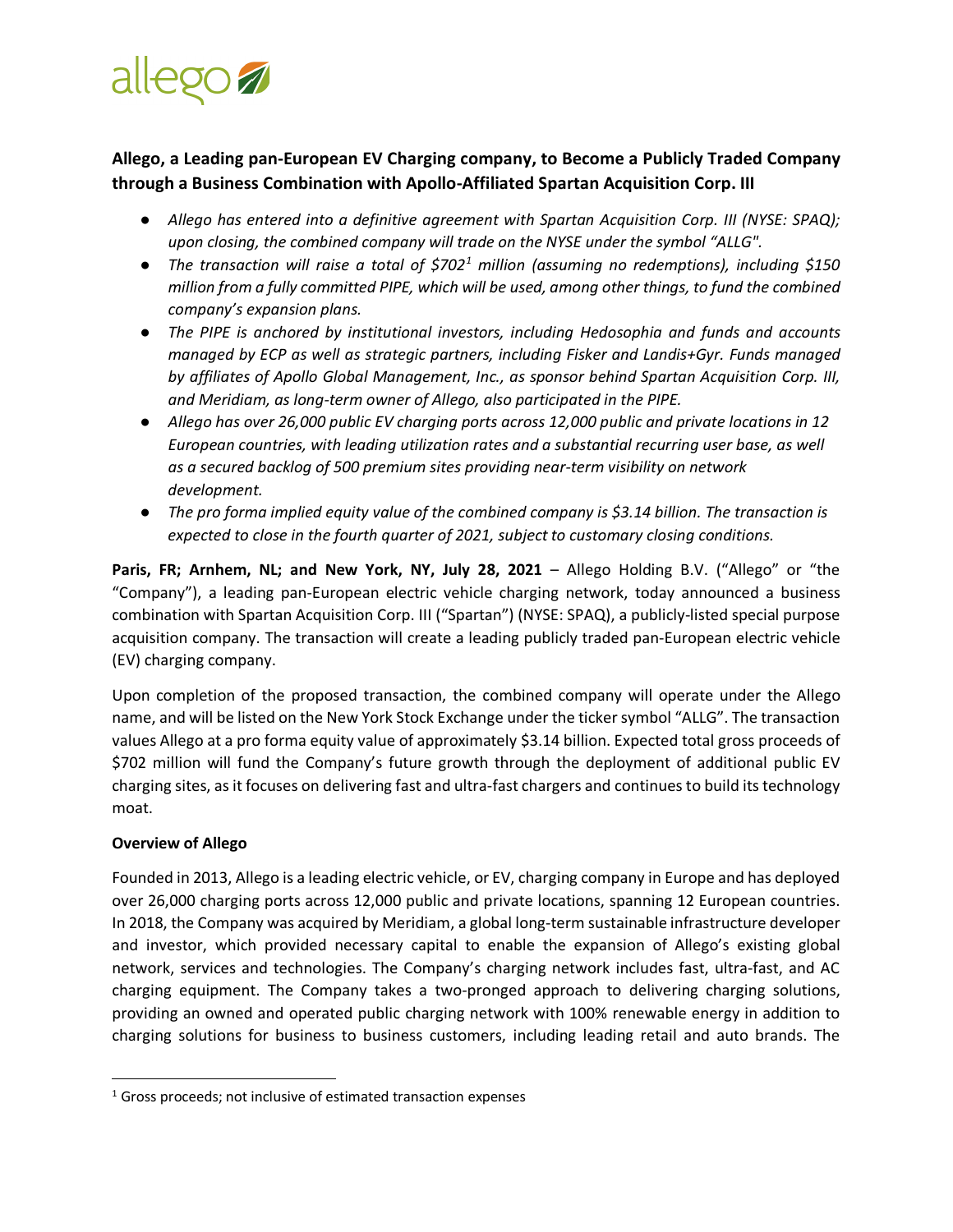

Company's charging solutions business provides design, installation, operations and maintenance of chargers owned by third parties. Allego's chargers are open to all EV brands, with the ability to charge light vehicles, vans and e-trucks, which promotes increasing utilization rates across its locations. Allego has developed a rich portfolio of partnerships with strategic partners, including municipalities, more than 50 real estate owners and 15 OEMs. As additional fleets shift to EVs, Allego expects to leverage its expansive network of fast and ultra-fast chargers to service these customers, which see above average use-rates.

Allego's proprietary suite of software, developed to help identify and assess locations and provide uptime optimization with payment solutions, underpins the Company's competitive advantage. Allamo™ allows the Company to select premium charging sites to add to its network by analyzing traffic statistics and proprietary databases to forecast EV charging demand using over 100 factors, including local EV density, driving behavior and EV technology development. This allows a predictable, cutting-edge tool to optimize those locations that are best positioned for higher utilization rates.

Allego EV Cloud™ is a sophisticated customer payment tool that provides essential services to owned and third-party customers, including authorization and billing, smart charging and load balancing, analysis and customer support. This service offering is integral to fleet operators' operations and enables the Company to provide insight and value to the customer, in addition to driving increased margins through third-party service contracts and operational and maintenance margins.

Allego continues to benefit from a European EV market that is nearly twice the size of the United States' EV market, with an expected 46% CAGR from 2020 to 2025. Based on this projection, the number of EVs in Europe is expected to grow to nearly 20 million by 2025, as compared to 3 million today. The combination of a high urbanization rate and a scarcity of in-home parking means European EV drivers require fast, public EV charging locations that provide reliable and convenient charging. As part of the Company's expansion plans, Allego will focus on fast and ultra-fast charging locations, which maximize utilization rates, carry higher gross margins and are required for fleet operators and EV drivers.

Additionally, stringent European CO2 regulations for internal combustion engines (ICE) and highly favorable incentives for electric vehicle purchases are expected to continue to drive adoption rates of EV over ICE vehicles. With a first mover advantage, a robust pipeline of over 500 committed premium sites to be equipped with fast and ultra-fast chargers, and an additional pipeline of another 500 sites, the Company is well positioned to execute its growth objectives and drive value creation for shareholders.

Through a diverse set of partnerships with leading OEMs, fleets, corporations, municipalities, and hosts, the Company has delivered significant revenue growth in recent years, including a 100% revenue CAGR from [2](#page-1-0)017-2020, and achieved positive operational EBITDA $^2$  at the end of 2020.

# **Management Commentary**

Mathieu Bonnet, Chief Executive Officer of Allego, commented, "We are excited to announce our strategic partnership with Spartan, which will provide capital to accelerate our leadership position within the

<span id="page-1-0"></span> $<sup>2</sup>$  Operational EBITDA means EBITDA further adjusted for reorganization costs, certain business optimization costs,</sup> lease buyouts, anticipated board compensation costs and director and officer insurance costs and anticipated transaction costs.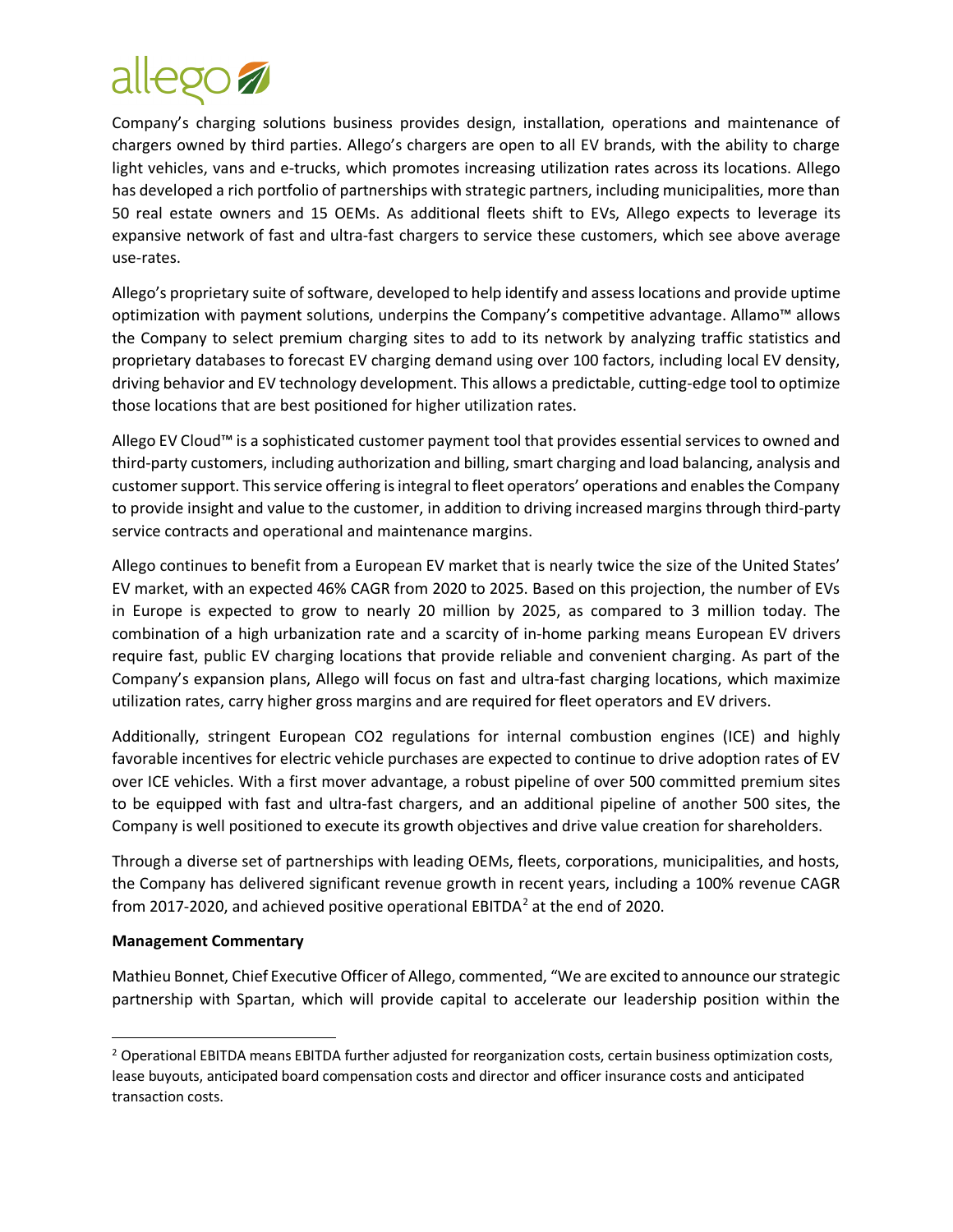European charging market, all while maintaining a strong financial position throughout the growth phase. Europe has one of the largest populations of EVs in the world, which is continuing to grow at a greater pace than many other major growth markets, including the United States. Supported by these tailwinds and bolstered by the capital we are raising, we are well positioned to expand our footprint as EVs increasingly replace traditional internal combustion engines."

Olivia Wassenaar, Director of Spartan and Senior Partner and Co-Lead of Natural Resources at Apollo Global Management, Inc. ("Apollo") added, "At Spartan and Apollo, we are committed to advancing ESGfocused business models. We are excited to work with Allego as they execute against their compelling pipeline of growth opportunities and help eliminate emissions from the environment."

Geoffrey Strong, Chairman and Chief Executive Officer of Spartan and Senior Partner and Co-Lead of Infrastructure and Natural Resources at Apollo added, "We are excited to work together with Mathieu, Meridiam and the entire Allego team. We believe Europe is an extremely attractive market for EV charging and Allego is well-positioned to capitalize on its innovative technology, a strong leadership position in Europe, and supportive macro trends buoying the EV charging market."

# **Transaction Summary**

The business combination values Allego at an implied \$3.14 billion pro forma equity value. The combined company is expected to receive approximately \$702 million of gross proceeds from a combination of a fully committed common stock PIPE offering of \$150 million at \$10.00 per share, along with approximately \$552 million of cash held in trust, assuming no redemptions. The proceeds from the business combination will be used to fund EV station capex and for general corporate purposes.

Fisker, designer of advanced sustainable electric vehicles and mobility solutions, will make a \$10 million private investment in the PIPE. Fisker is the exclusive electric vehicle automaker in the PIPE and, in parallel, has agreed to terms on a strategic partnership to deliver a range of charging options for its customers in Europe.

The PIPE is anchored by additional strategic partners, including Landis+Gyr, as well as institutional investors, including funds and accounts managed by Hedosophia and ECP. Investment funds managed by affiliates of Apollo Global Management, Inc., which own the sponsor behind Spartan, and by Meridiam, as long-term owner of Allego, also participated in the PIPE.

The boards of directors of both Allego and Spartan have unanimously approved the proposed business combination, which is expected to be completed in the fourth quarter of 2021 subject to, among other things, the approval by Spartan stockholders and the satisfaction or waiver of other customary closing conditions.

Meridiam, the existing shareholder of Allego, will roll 100% of its equity and, together with management and former advisors, will retain 75% of the combined entity. Meridiam will continue to be a long-term strategic partner to the combined company. Additionally, the European Investment Bank will maintain its role as capital provider to Allego.

Additional information about the proposed transaction, including a copy of the business combination agreement and investor presentation, will be provided in a Current Report on Form 8-K to be filed by Spartan today with the Securities and Exchange Commission and will be available at [www.sec.gov.](http://www.sec.gov/)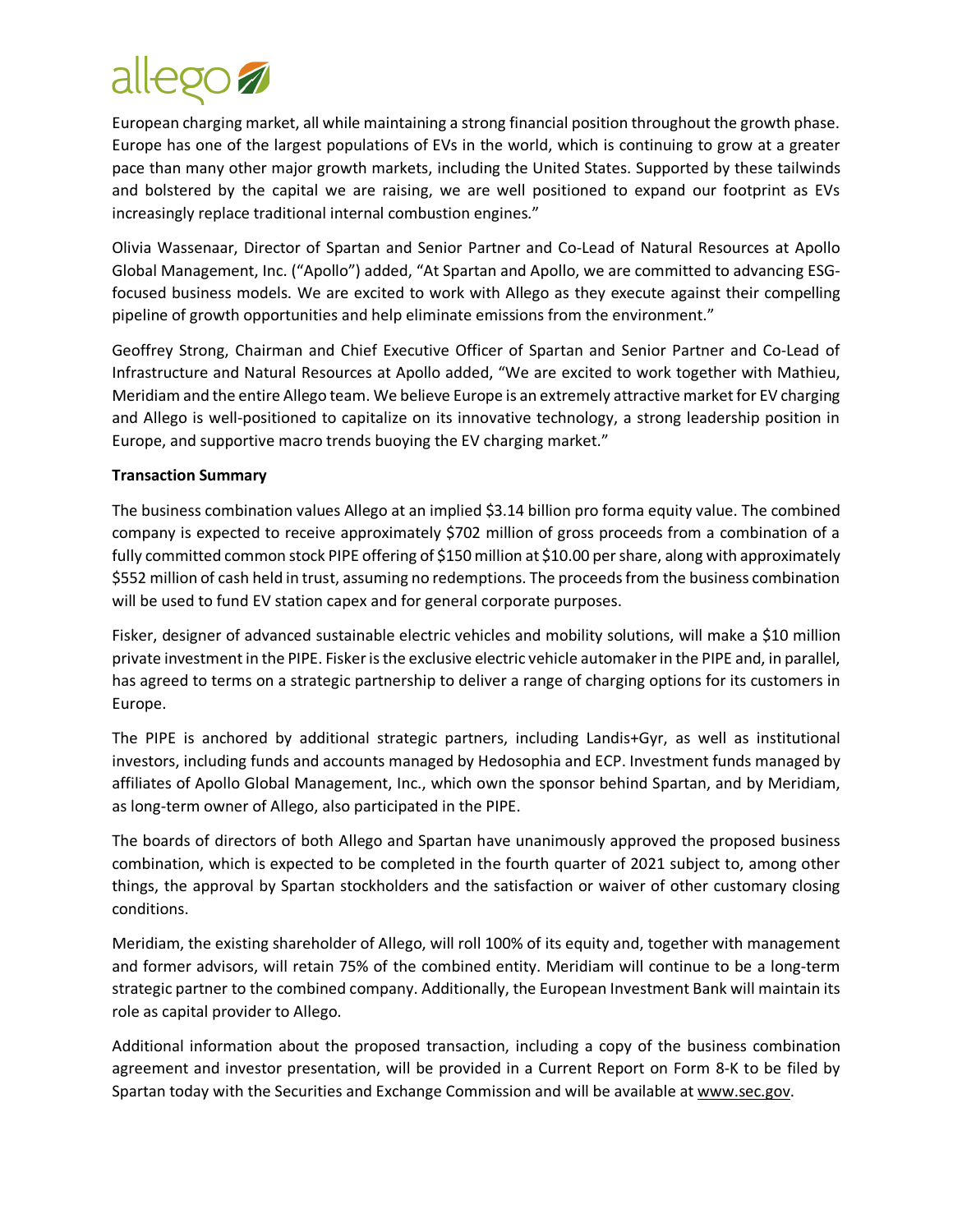

#### **Advisors**

Credit Suisse is serving as sole financial advisor and capital markets advisor to Allego. Weil, Gotshal & Manges LLP and NautaDutilh are serving as legal advisors to Allego. Barclays is serving as sole financial advisor and capital markets advisor to Spartan. Credit Suisse and Barclays are serving as co-lead placement agent on the PIPE offering. Credit Suisse, Citi and Apollo Global Securities are serving as co-placement agents. Vinson & Elkins L.L.P. is serving as legal advisor to Spartan. Latham & Watkins LLP is serving as legal advisor to the placement agents.

# **Webcast and Conference Call Information**

Allego and Spartan will host a joint investor conference call to discuss the business and the proposed transaction today, July 28, 2021 at 8:30 AM ET.

To listen to the conference call via telephone dial (877) 407-9716 (U.S.) or (201) 493-6779 (international callers/U.S. toll) and enter the conference ID number 13722064. To listen to the webcast, please click [here.](https://protect-us.mimecast.com/s/zabECL9YvxHlMLxZFqlrFe?domain=public.viavid.com) A telephone replay will be available until Wednesday, August 11, 2021 at (844) 512-2921 and Conference ID number 13722064.

# **About Allego**

Allego delivers charging solutions for electric cars, motors, buses and trucks, for consumers, businesses and cities. Allego's end-to-end charging solutions make it easier for businesses and cities to deliver the infrastructure drivers need, while the scalability of our solutions makes us the partner of the future. Founded in 2013, Allego is a leader in charging solutions, with an international charging network comprised of more than 26,000 charge points operational throughout Europe – and growing rapidly. Our charging solutions are connected to our proprietary platform, EV-Cloud, which gives us and our customers a full portfolio of features and services to meet and exceed market demands. We are committed to providing independent, reliable and safe charging solutions, agnostic of vehicle model or network affiliation. At Allego, we strive every day to make EV charging easier, more convenient and more enjoyable for all.

#### **About Spartan Acquisition Corp. III**

Spartan Acquisition Corp. III is a special purpose acquisition entity focused on the energy value-chain and was formed for the purpose of entering into a merger, amalgamation, capital stock exchange, asset acquisition, stock purchase, reorganization or similar business combination with one or more businesses. Spartan is sponsored by Spartan Acquisition Sponsor III LLC, which is owned by a private investment fund managed by an affiliate of Apollo Global Management, Inc. (NYSE: APO). For more information, please visit www.spartanspaciii.com.

#### **Forward-Looking Statements.**

This communication includes "forward-looking statements" within the meaning of the "safe harbor" provisions of the United States Private Securities Litigation Reform Act of 1995. These forward-looking statements are provided for illustrative purposes only and are not intended to serve as, and must not be relied on by any investor as, a guarantee, an assurance, a prediction or a definitive statement of fact or probability. Spartan Acquisition Corp. III's ("Spartan") and Allego Holding B.V.'s, a Dutch private limited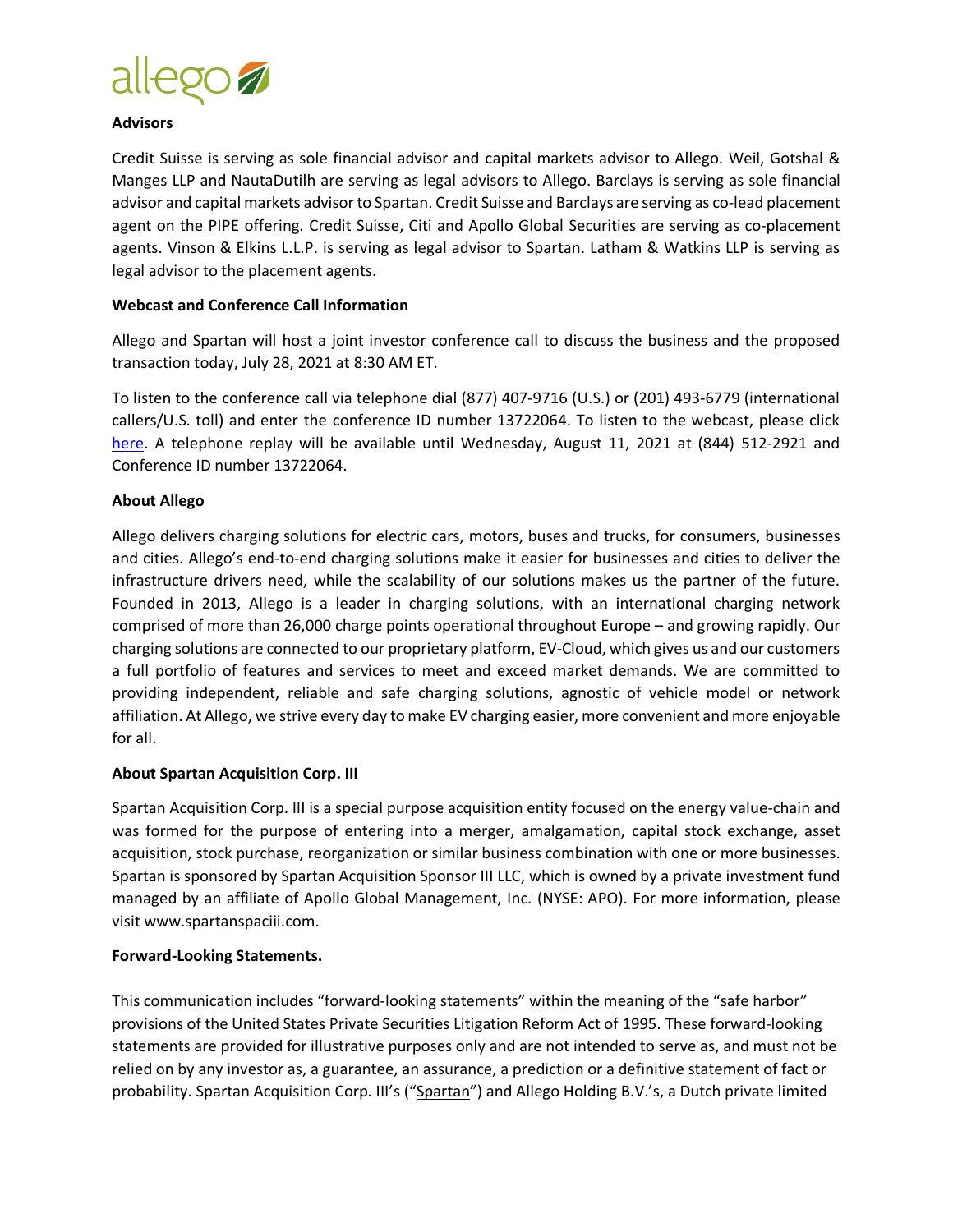# allego

liability company ("Allego"), actual results may differ from their expectations, estimates, and projections and, consequently, you should not rely on these forward-looking statements as predictions of future events. Words such as "expect," "estimate," "project," "budget," "forecast," "anticipate," "intend," "plan," "may," "will," "could," "should," "believes," "predicts," "potential," "continue," and similar expressions (or the negative versions of such words or expressions) are intended to identify such forward-looking statements. These forward-looking statements include, without limitation, Spartan's and Allego's expectations with respect to future performance and anticipated financial impacts of the proposed business combination, the satisfaction or waiver of the closing conditions to the proposed business combination, and the timing of the completion of the proposed business combination.

These forward-looking statements involve significant risks and uncertainties that could cause the actual results to differ materially, and potentially adversely, from those expressed or implied in the forwardlooking statements. Most of these factors are outside Spartan's and Allego's control and are difficult to predict. Factors that may cause such differences include, but are not limited to: (i) the occurrence of any event, change, or other circumstances that could give rise to the termination of the Business Combination Agreement and Plan of Reorganization (the "BCA"); (ii) the outcome of any legal proceedings that may be instituted against Athena Pubco B.V., a Dutch limited liability company (the "Company") and/or Allego following the announcement of the BCA and the transactions contemplated therein; (iii) the inability to complete the proposed business combination, including due to failure to obtain approval of the stockholders of Spartan, certain regulatory approvals, or the satisfaction of other conditions to closing in the BCA; (iv) the occurrence of any event, change, or other circumstance that could give rise to the termination of the BCA or could otherwise cause the transaction to fail to close; (v) the impact of the COVID-19 pandemic on Allego's business and/or the ability of the parties to complete the proposed business combination; (vi) the inability to obtain or maintain the listing of the Company's common shares on the New York Stock Exchange following the proposed business combination; (vii) the risk that the proposed business combination disrupts current plans and operations as a result of the announcement and consummation of the proposed business combination; (viii) the ability to recognize the anticipated benefits of the proposed business combination, which may be affected by, among other things, competition, the ability of Allego to grow and manage growth profitably, and to retain its key employees; (ix) costs related to the proposed business combination; (x) changes in applicable laws or regulations; and (xi) the possibility that Allego, Spartan or the Company may be adversely affected by other economic, business, and/or competitive factors. The foregoing list of factors is not exclusive. Additional information concerning certain of these and other risk factors is contained in Spartan's most recent filings with the SEC and will be contained in the registration statement on Form F-4 (the "Form F-4"), including the proxy statement/prospectus forming a part thereof expected to be filed in connection with the proposed business combination. All subsequent written and oral forward-looking statements concerning Spartan, Allego or the Company, the transactions described herein or other matters and attributable to Spartan, Allego, the Company or any person acting on their behalf are expressly qualified in their entirety by the cautionary statements above. Readers are cautioned not to place undue reliance upon any forward-looking statements, which speak only as of the date made. Each of Spartan, Allego and the Company expressly disclaims any obligations or undertaking to release publicly any updates or revisions to any forward-looking statements contained herein to reflect any change in their expectations with respect thereto or any change in events, conditions, or circumstances on which any statement is based, except as required by law.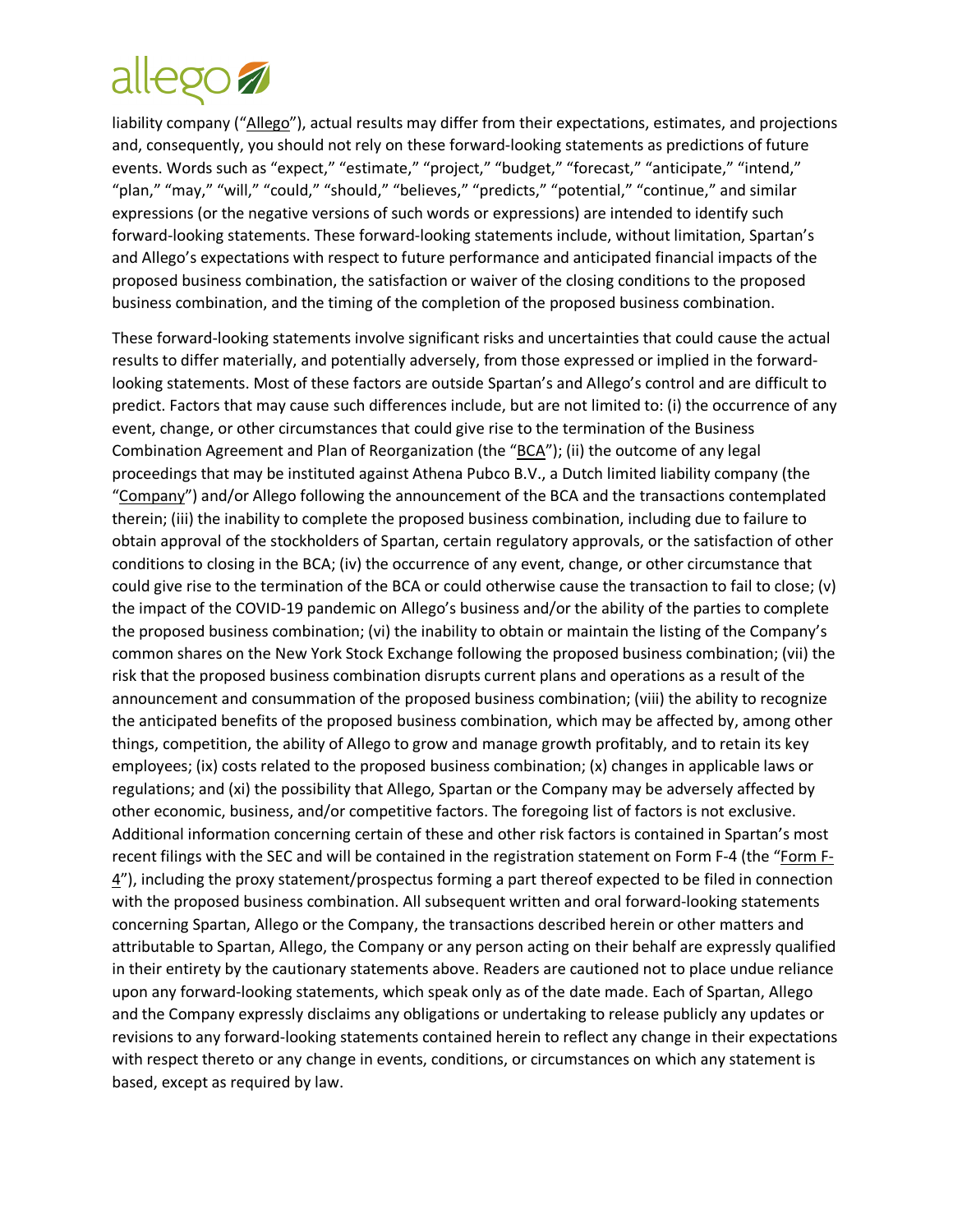

# **No Offer or Solicitation.**

This communication is not a proxy statement or solicitation of a proxy, consent, or authorization with respect to any securities or in respect of the proposed business combination and shall not constitute an offer to sell or a solicitation of an offer to buy the securities of Spartan, the Company or Allego, nor shall there be any sale of any such securities in any state or jurisdiction in which such offer, solicitation, or sale would be unlawful prior to registration or qualification under the securities laws of such state or jurisdiction. No offer of securities shall be made except by means of a prospectus meeting the requirements of Section 10 of the Securities Act of 1933, as amended, or exemptions therefrom.

# **Important Information About the Proposed Business Combination and Where to Find It.**

In connection with the proposed business combination, a registration statement on Form F-4 is expected to be filed by the Company with the SEC. The Form F-4 will include preliminary and definitive proxy statements to be distributed to holders of Spartan's common stock in connection with Spartan's solicitation for proxies for the vote by Spartan's stockholders in connection with the proposed business combination and other matters as described in the Form F-4, as well as a prospectus of the Company relating to the offer of the securities to be issued in connection with the completion of the business combination. Spartan, Allego and the Company urge investors, stockholders and other interested persons to read, when available, the Form F-4, including the proxy statement/prospectus incorporated by reference therein, as well as other documents filed with the SEC in connection with the proposed business combination, as these materials will contain important information about Allego, Spartan, and the proposed business combination. Such persons can also read Spartan's final prospectus dated February 8, 2021 (SEC File No. 333-252866), for a description of the security holdings of Spartan's officers and directors and their respective interests as security holders in the consummation of the proposed business combination. After the Form F-4 has been filed and declared effective, the definitive proxy statement/prospectus will be mailed to Spartan's stockholders as of a record date to be established for voting on the proposed business combination. Stockholders will also be able to obtain copies of such documents, without charge, once available, at the SEC's website at www.sec.gov, or by directing a request to: Spartan Acquisition Corp. III, 9 West 57th Street, 43rd Floor, New York, NY 10019, or (212) 515-3200. These documents, once available, can also be obtained, without charge, at the SEC's web site [\(http://www.sec.gov\)](http://www.sec.gov/).

INVESTMENT IN ANY SECURITIES DESCRIBED HEREIN HAS NOT BEEN APPROVED OR DISAPPROVED BY THE SEC OR ANY OTHER REGULATORY AUTHORITY NOR HAS ANY AUTHORITY PASSED UPON OR ENDORSED THE MERITS OF THE OFFERING OR THE ACCURACY OR ADEQUACY OF THE INFORMATION CONTAINED HEREIN. ANY REPRESENTATION TO THE CONTRARY IS A CRIMINAL OFFENSE.

# **Participants in the Solicitation.**

Spartan, Allego, the Company and their respective directors, executive officers and other members of their management and employees, under SEC rules, may be deemed to be participants in the solicitation of proxies of Spartan's stockholders in connection with the proposed business combination. Investors and security holders may obtain more detailed information regarding the names, affiliations and interests of Spartan's directors and executive officers in Spartan's final prospectus dated February 8, 2021 (SEC File No. 333-252866), which was filed with the SEC on February 10, 2021. Information